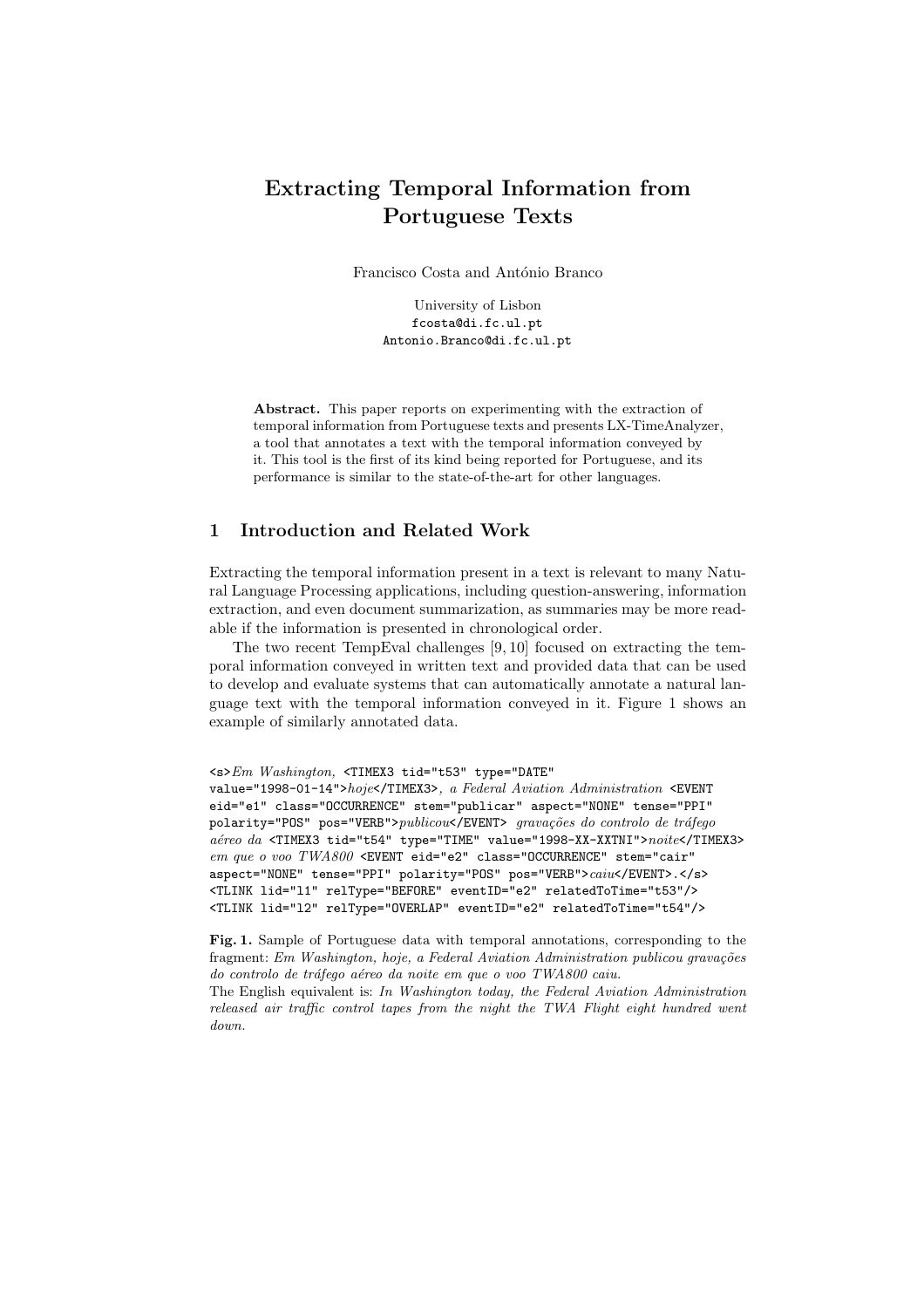Terms denoting events, such as the event of releasing the tapes that is described in that text, are annotated using EVENT tags, and temporal expressions, such as today, are enclosed in TIMEX3 tags. The attribute value of time expressions holds a normalized representation of the date or time they refer to (e.g. the word *today* denotes the date  $1998-01-14$  in this example). The TLINK elements at the end describe temporal relations between events and temporal expressions. For instance, the event of the plane going down is annotated as temporally preceding the date denoted by the temporal expression today.

The first TempEval challenge focused solely on the temporal relations. Temp-Eval-2 additionally included tasks related to the identification and normalization of event terms and temporal expressions. Identification is concerned with classifying words in a text as to whether they are event terms or part of temporal expressions or none of these. Normalization is about determining the value of the various attributes of EVENT and TIMEX3 elements, specially the value attribute of TIMEX3 elements. By combining the outcome of all these tasks, it is possible to fully annotate raw text with temporal information (event terms, temporal expressions and temporal relations) in a way similar to what is shown in the example above. Table 1 shows the scores obtained by the best participant for each of these problems. The evaluation measures used were the f-measure for the problems of identifying the extents of event and time expressions and accuracy for the tasks dealing with the attributes. Full details can be found in [10].

|         | Temporal expressions |                 | Events   |      |                 |
|---------|----------------------|-----------------|----------|------|-----------------|
| Task    |                      | English Spanish | Task     |      | English Spanish |
| Extents | 0.86                 | 0.91            | Extents  | 0.83 | 0.88            |
| type    | 0.98                 | 0.99            | class    | 0.79 | 0.66            |
| value   | 0.85                 | 0.83            | tense    | 0.92 | 0.96            |
|         |                      |                 | aspect   | 0.98 | 0.89            |
|         |                      |                 | polarity | 0.99 | 0.92            |

Table 1. Best system results for the various tasks of TempEval-2, according to [10].

## 2 Approach and Evaluation

The data that was used for the first TempEval has recently been adapted to Portuguese, as reported in [3]. The documents that make up this corpus were translated to Portuguese, and the annotations adapted to the language. The fragment presented above in Figure 1 is taken from this corpus. The training subset contains 68,351 words, 6,790 events, 1,244 temporal expressions and 5,781 temporal relations.

These data allow for the training and evaluation of temporal processing systems for Portuguese. In Table 2 we include information about the performance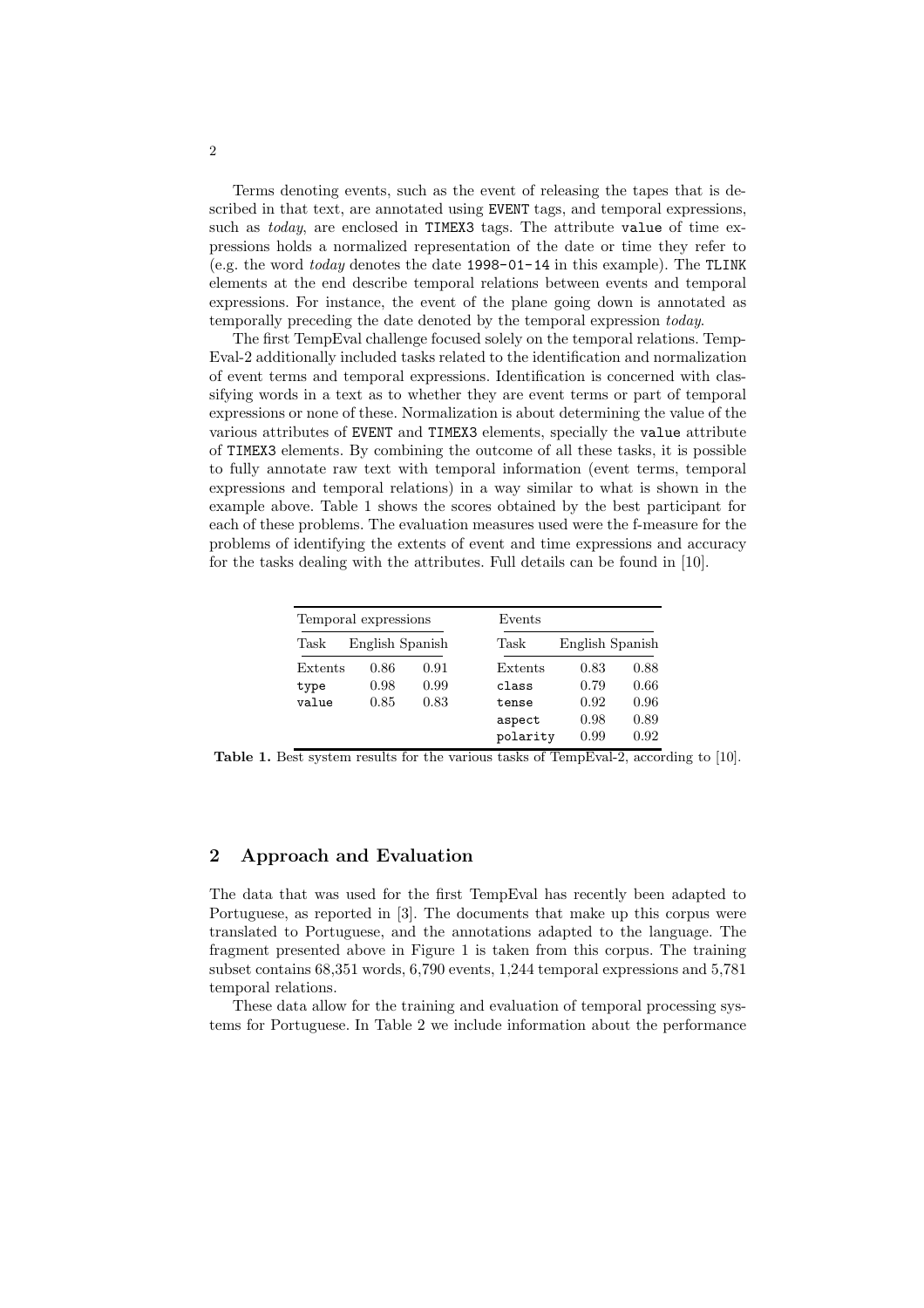of our system LX-TimeAnalyzer, evaluating each subtask that was evaluated in TempEval-2 (with the exception of temporal relation classification, which is reported in [2, 4]). We use the same evaluation measures as in TempEval-2 (fmeasure for extent identification and accuracy for the tasks dealing with the attributes). It must be noted that: (i) the Portuguese data are an adaptation of the English data used in the first TempEval, (ii) the results in Table 1 refer to TempEval-2, (iii) the English data of TempEval and TempEval-2 are not identical, although there is a large overlap between them. For the data of the first TempEval there are unfortunately no published results that we know of concerning the identification and normalization of temporal expressions and event terms, as TempEval-1 focused only on temporal relations. It is thus important to note that our results are fully not comparable to the results for English (and they are even less comparable to the results for Spanish, as those are based on completely different data).

| Temporal expressions |       | Events   |       |
|----------------------|-------|----------|-------|
| Task                 | Score | Task     | Score |
| Extents              | 0.85  | Extents  | 0.72  |
| type                 | 0.91  | class    | 0.74  |
| value                | 0.81  | tense    | 0.95  |
|                      |       | aspect   | 0.96  |
|                      |       | polarity | 0.99  |

Table 2. Evaluation of LX-TimeAnalyzer on the test data

The document to be processed is initially tagged with a morphological analyzer [1]. This tool annotates each word with its part-of-speech category (noun, verb, etc.), its lemma (i.e. its dictionary form), and a tag describing its inflection features.

For the tasks we addressed via machine learning techniques, we employed Weka's [11] implementation of the C4.5 algorithm, using the training data for training and the held-out test data for evaluation.

# 2.1 Event Identification and Normalization

A simple solution to identifying event terms in text is to classify each word as to whether it denotes an event or not. This strategy is not very efficient, since (i) some very frequent words cannot possibly denote events (e.g. determiners, conjunctions etc.), and (ii) most event terms are verbs or nouns (92% according to the training data). Nevertheless, for the sake of reproducibility, we followed this straightforward approach.

The classifier features employed are:

#### – Features about the last characters of the lemma

A Boolean attribute represents whether the lemma ends in one of several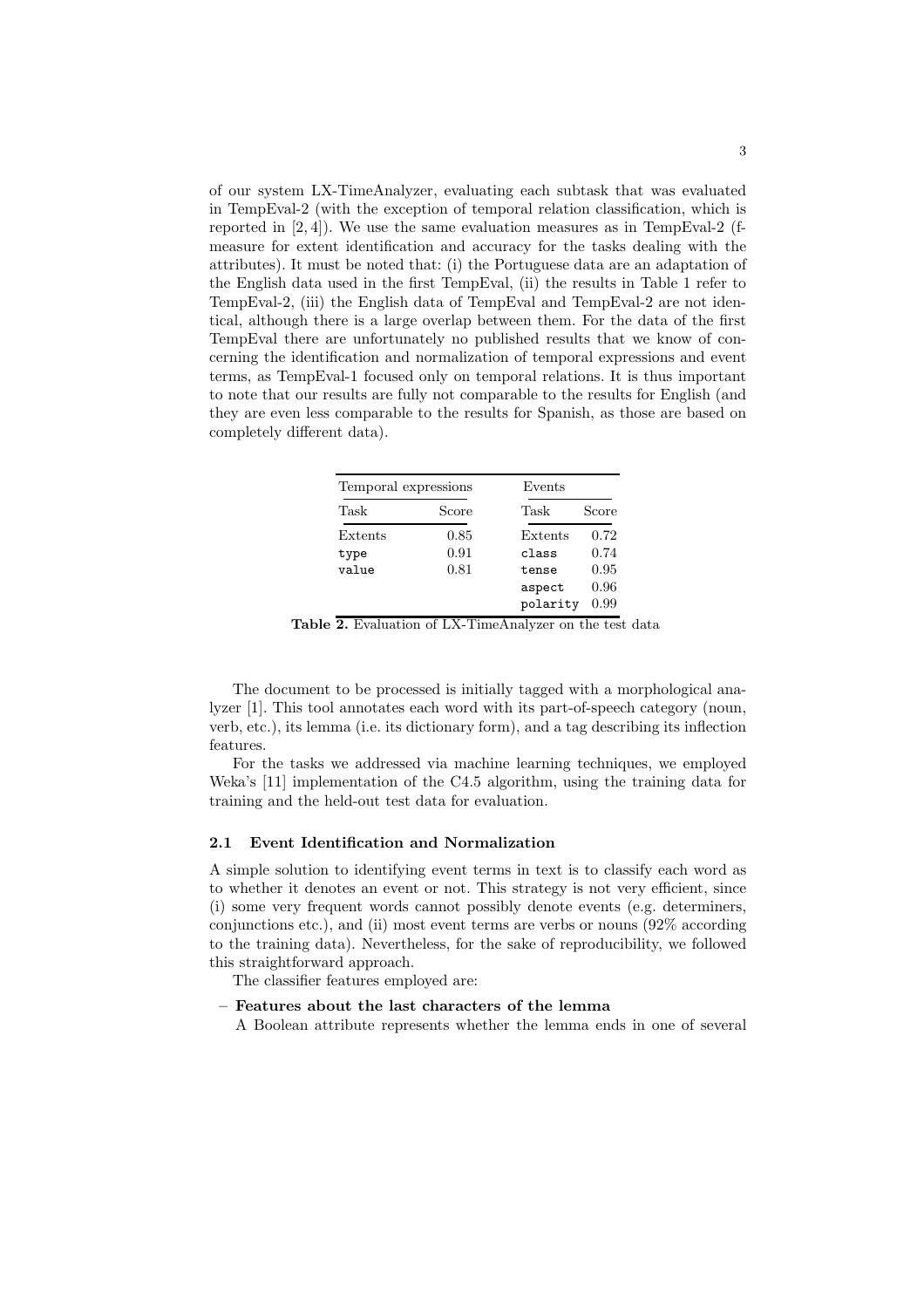word endings from a hand-crafted list. This list includes suffixes such as -mento. The motivation is that this information may be useful especially to separate eventive nouns from non-eventive nouns. There are additional attributes that include information about the last two characters of the lemma and the last three characters of the lemma; they are intended to capture suffixes not covered by the list of suffixes.

- The part-of-speech and the inflection tag assigned by the tagger. As argued above, information about part-of-speech can rule out many words in a document. The inflection tag may also be relevant. For instance, even though singular forms are more common than plural forms for both eventive and non-eventive nouns, this difference is sharper in the case of eventive nouns (since these denote multiple or repeated events).
- The part-of-speech and the inflection tag of the preceding word token, the following word token, the preceding word token bigram, the following word token bigram.

These attributes are used in order to capture some contextual information.

– Whether the preceding token was classified as an event The intuition is that adjacent event terms are infrequent.

Our result for this task (0.72 f-measure) is worse than the best systems of TempEval-2 for both English (0.83) and Spanish (0.88).

We believe that the major cause of this differences is that these systems used features based on WordNet, which we were unable to experiment with as there is no available WordNet for Portuguese verbs.

The task of event normalization is concerned with the annotation of the several attributes appropriate for <EVENT> elements. The values of many of the attributes of <EVENT> elements are already provided by the morphological analyzer: stem (the term's dictionary form), tense (tense) and pos (part-of-speech). Three attributes are not, however: aspect, polarity and class.

For the polarity attribute, we simply check whether one the three preceding words is a negative word— $n\tilde{a}o$  "not", nunca "never", ninguém "nobody", nada "nothing", nenhum/nenhuma/nenhuns/nenhumas "no, none", nenhures "nowhere"— and there is no other event intervening between this n-word and the event that is being annotated. The accuracy for this heuristic is 0.99, considering all annotated events in both the training and the test data. On the test data, the accuracy of this simple heuristic is also 0.99, which is identical to the best score in TempEval-2 for English (0.99) and better than the one for Spanish (0.92).

In the Portuguese data, the attribute aspect only encodes whether the verb form is part of a progressive construction. This attribute is also computed symbolically, and the implementation simply checks for gerund forms (e.g. fazendo) or constructions involving an infinite verb form immediately preceded by the preposition a (a fazer). Once again considering all the data (both training and testing data), this approach has an accuracy of 0.99. On the evaluation data, its accuracy is 0.96, in between the TempEval-2 best scores for English (0.98) and Spanish (0.89).

4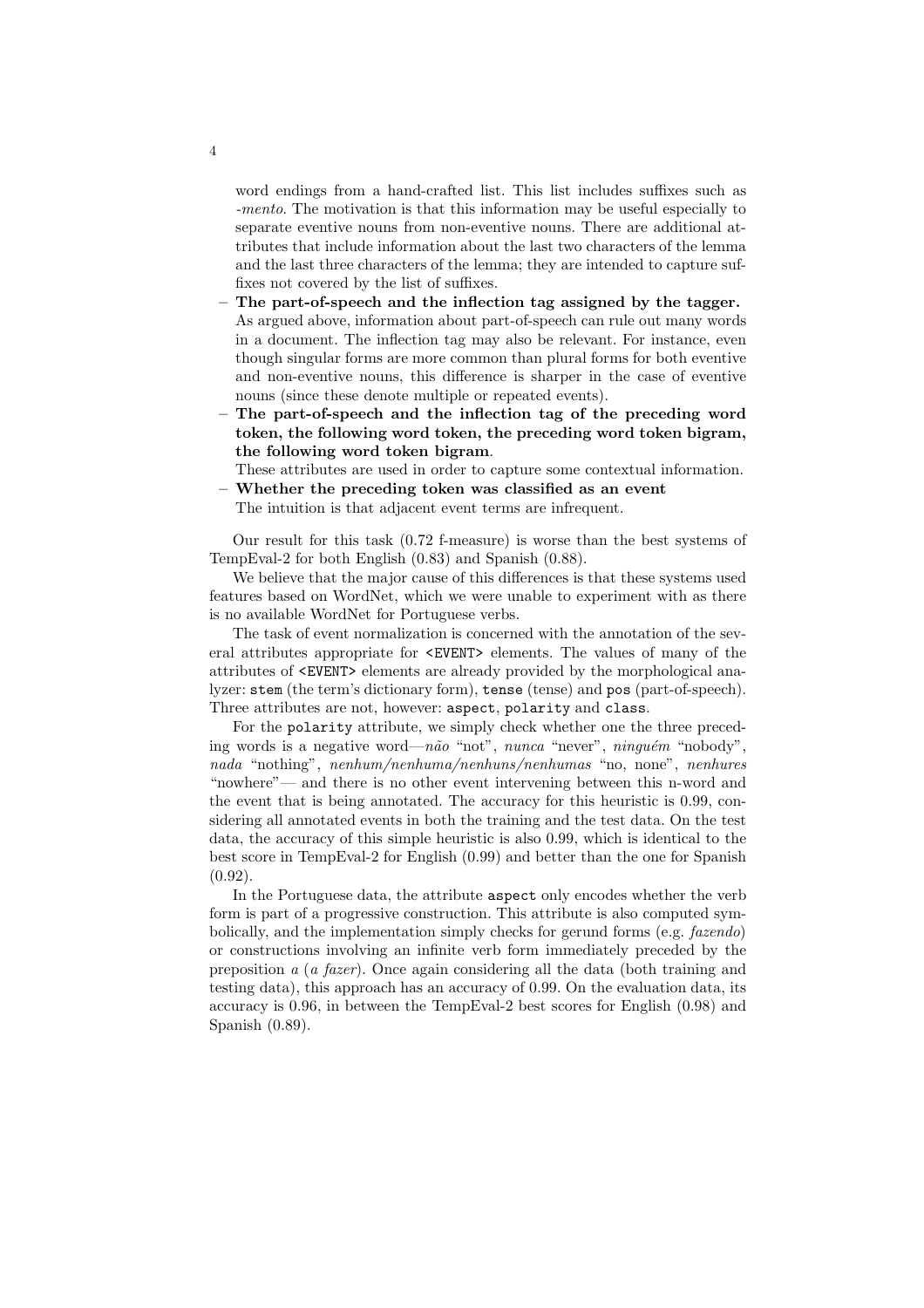The most interesting and hardest problem of event normalization is determining the value of the class attribute of <EVENT> elements. This attribute includes some information about the semantic class of event terms, distinguishing REPORTING, PERCEPTION and ASPECTUAL terms from the others, and also includes some aspectual distinctions in the spirit of [8, 5], distinguishing STATE situations from non-stative events, marked as OCCURRENCEs. It is thus sensitive to both lexical and contextual (i.e. syntactic) information. For this attribute, a specific classifier was trained, with a very limited set of features:

### – The lemma of the event term being classified

This type of information is highly lexicalized, so it is expected that the lemma of the word token can be quite informative.

– Contextual features

These attributes encode the part-of-speech of the previous word and that of the next word, and the following bigram of inflection tags.

We experimented with more features, similar to the ones used for event detection, but they did not improve the results. We obtained a result of 0.74.

#### 2.2 Temporal Expression Identification and Normalization

In order to identify temporal expressions, we trained a classifier that, to each word in the text, assigns one of three labels: B (begin), I (inside), O (outside). The features employed were:

## – Features about the current token

These include the token's part-of-speech and its inflection tag. Additionally, there is an attribute that checks whether the current token's lemma is part of a list of temporal adverbs. This is specially useful for the B class, which is the one with the highest error rate.

## – Features about the previous token and the following one

These features are taken from the morphological analyzer and encode partof-speech and inflection tag.

- The classification for the previous token
- Tokens classified as I cannot directly follow tokens classified as O.
- Whether there is white space before the current token and the previous one

The reason behind this attribute is to treat punctuation and special symbols in a special manner (they are tokenized separately; e.g. a time expression of the form XXXX-XX-XX is tokenized into five word tokens).

– Whether (i) the current token's lemma was seen in the training data at the beginning of a temporal expression, or (ii) it was seen inside a temporal expression, or (iii) the bigram of lemmas formed by the current token's lemma and the next one's was seen inside a temporal expression

Instead of using an attribute encoding the lemma directly, we used a series of Boolean attributes capturing distinctions that are expected to help classification.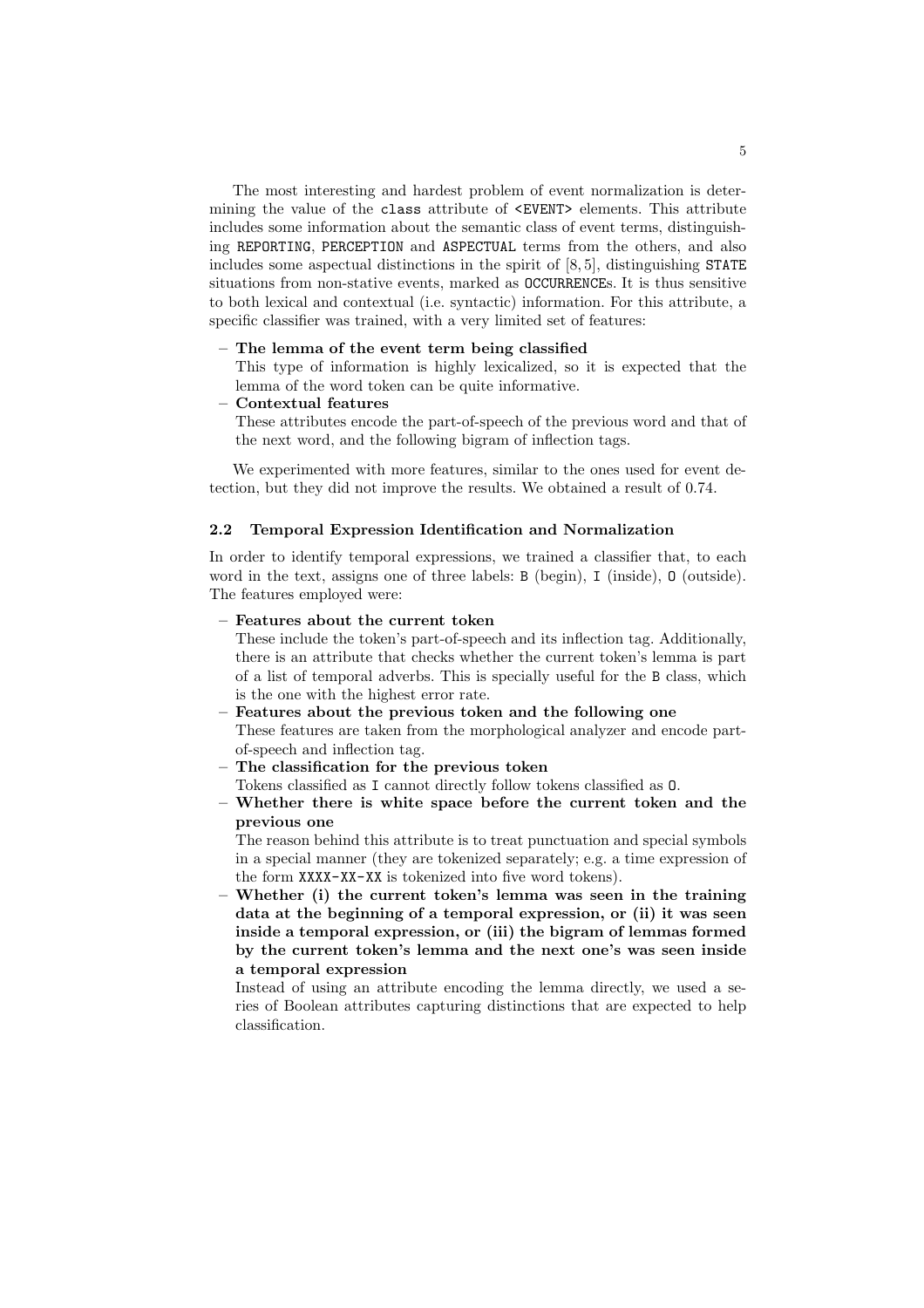As shown in Table 2, this component shows an f-measure of 0.85 for the B and I classes.

The task of temporal expression normalization consists in identifying the value of the TIMEX3 attributes type and value. LX-TimeAnalyzer solves it symbolically. The normalization rules take as input the following parameters:

- The word tokens composing the temporal expression, and their morphological annotation
- The document's creation time
- An anchor. This is another temporal expression that is often required for normalization. An expression like the following day can only be normalized if its anchor is known. We use the previous temporal expression that occurs in the same text and that is not a duration, a simple heuristic similar to previous approaches found in the literature.
- The broad tense (*present, past,* or *future*) of the closest verb in the sentence where it occurs, with the distance being measured in number of word tokens from either boundary of the time expression. For example, all past tenses are treated as past. This is used to decide whether an expression like February refers to the previous or the following month of February (relative to the document's creation time).

These rules are implemented by a Java method. It takes approximately 1600 lines of code and is recursive: e.g. when normalizing an expression like  $ter\alpha de$ manh $\tilde{a}$  "Tuesday morning", the expression terça "Tuesday" is normalized first, and then its normalized value is changed by appending TMO (with T being the time separator and MO the way to represent the vague expression "morning"); its type is also changed from DATE to TIME. The same method fills in both the value and the type attributes of TIMEX3 elements. This implementation was conducted by looking at the examples in the training data, and additionally at a small set (c. 5000 words) of news reports taken from on-line newspapers.

The accuracy of LX-TimeAnalyzer at predicting the value of the value attribute of TIMEX3 elements is 0.81 on the test data. For the type attribute this is 0.91.

## 3 Concluding Remarks

Full temporal information processing is fairly recent. Only in the TempEval-2 challenge, last year in 2010, were there systems capable of fully annotating raw text with temporal information (e.g. [7, 6]).

LX-TimeAnalyzer is the first fully-fledged temporal analyzer for Portuguese. It performs in line with the state-of-the-art for other languages, although (i) the data used for evaluation are not fully comparable, and (ii) event detection is somewhat worse, but can possibly be improved by incorporating information similar to that in WordNet.

6